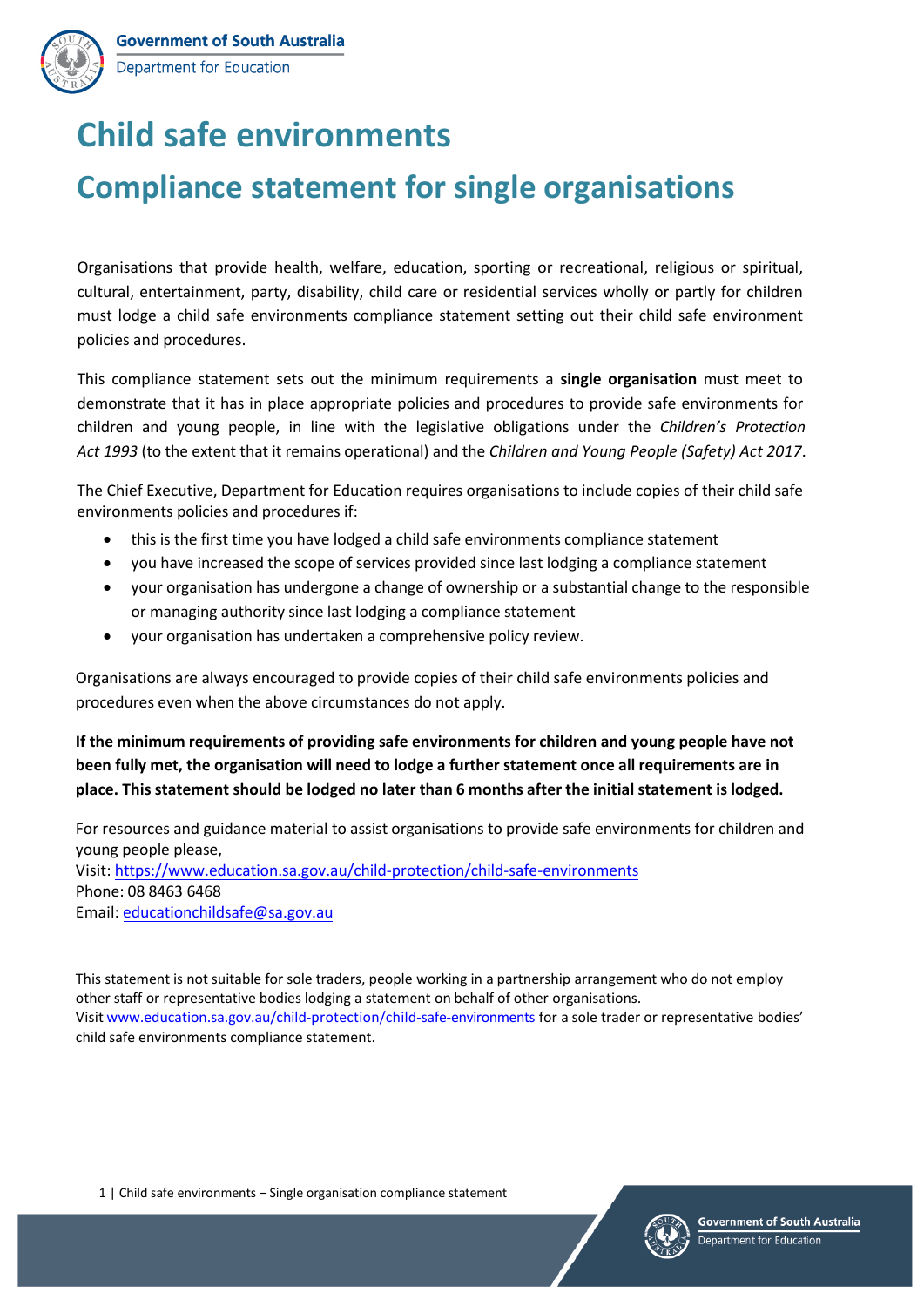# **Organisation details**

## **1.1 Name of the organisation**

Adelaide Wind Orchestra Incorporated

## **1.2 Type of service provided**

Please select the service type that is most applicable.



# **1.3 Has the organisation lodged a statement previously?**

Yes ( $\bullet$ ) No

# **1.4 Contact details**

It is up to your organisation to nominate an appropriate officer to lodge the compliance statement.

**Name**  Ben Bersten

**Position** 

**Position** President<br>Telephone 0411 266 645

**Email**  benbersten@awo.org.au

**Organisation Address** PO Box 131, Unley, S.A.

## **1.5 Additional Comments**

Adelaide Wind Orchestra is a not-for-profit incorporated organisation with an adult membership. This statement of compliance has been endorsed by the governing committee of the organisation and represents our commitment to child-safe environments but specific to the irregular events involving the participation of children (workshops, training sessions).

2 | Child safe environments – Single organisation compliance statement

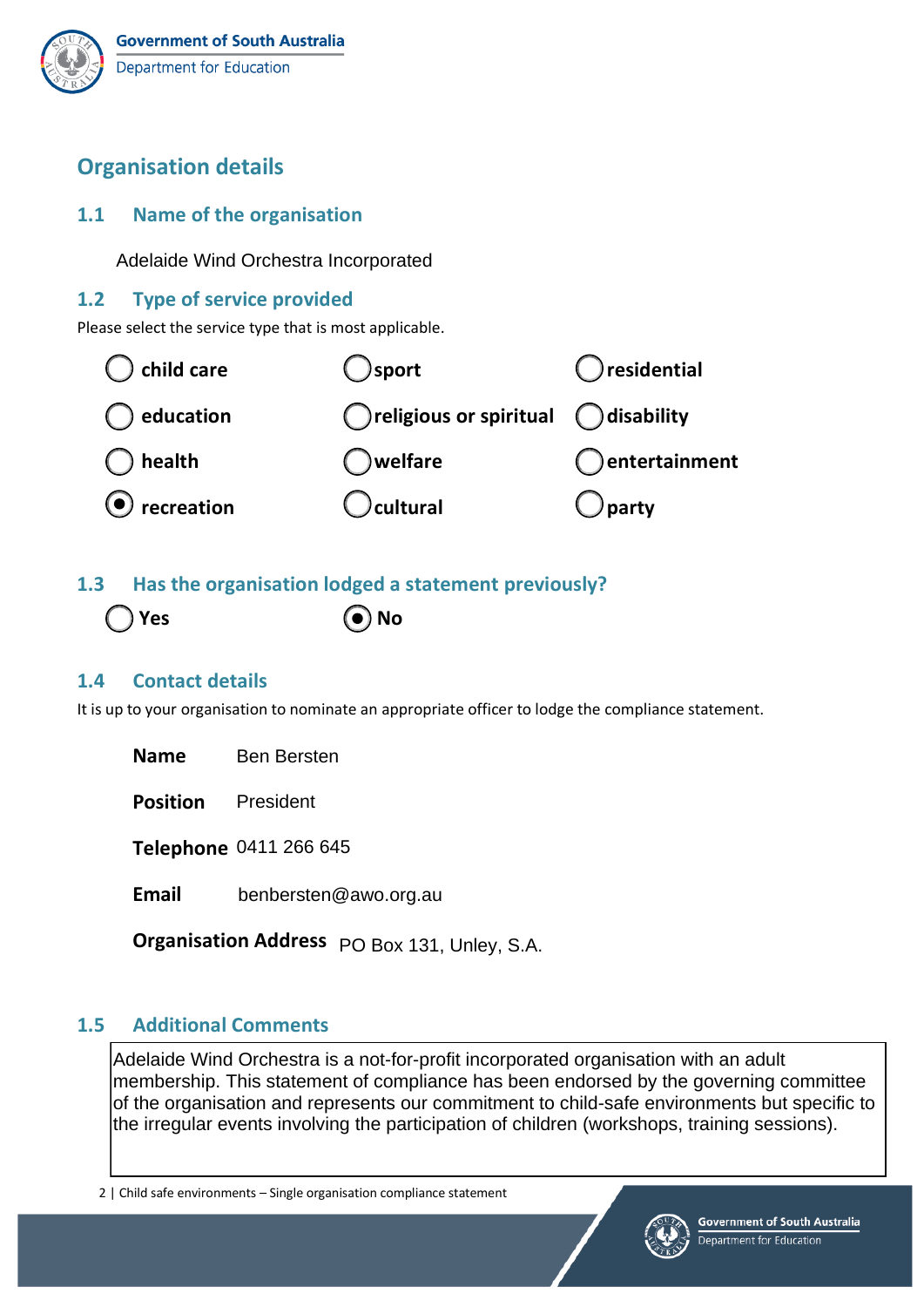

# **Child safe environments compliance statements**

#### **2.1 Documented policies and procedures**

My organisation has a documented child safe environments policy that outlines our commitment to children's safety and well-being. This policy is supported by procedures that are specific to the business and activities my organisation provides to children and young people.

**Yes In-progress**

**Comments:** 

#### **2.2 Communication**

My organisation communicates its child safe environments policy and procedures to all relevant people (such as staff, volunteers, members, families and children). My organisation will meet its legislative obligations to provide copies of the policies and procedures to any relevant person if requested.

#### **Yes In-progress**

#### **Comments:**

#### **2.3 Review of policies and procedures**

My organisation will review its child safe environments policies and procedures as required, and at least once in every 5 year period.

# **(** $\bullet$  Yes  $\bullet$  In-progress

#### **Comments:**

#### **2.4 Providing copies of policies and procedures**

My organisation has included copies of the policies and procedures that relate to child safe environments (see page 1 for information on when an organisation must provide copies of the policies and procedures).



#### **Yes No**

#### **Comments:**

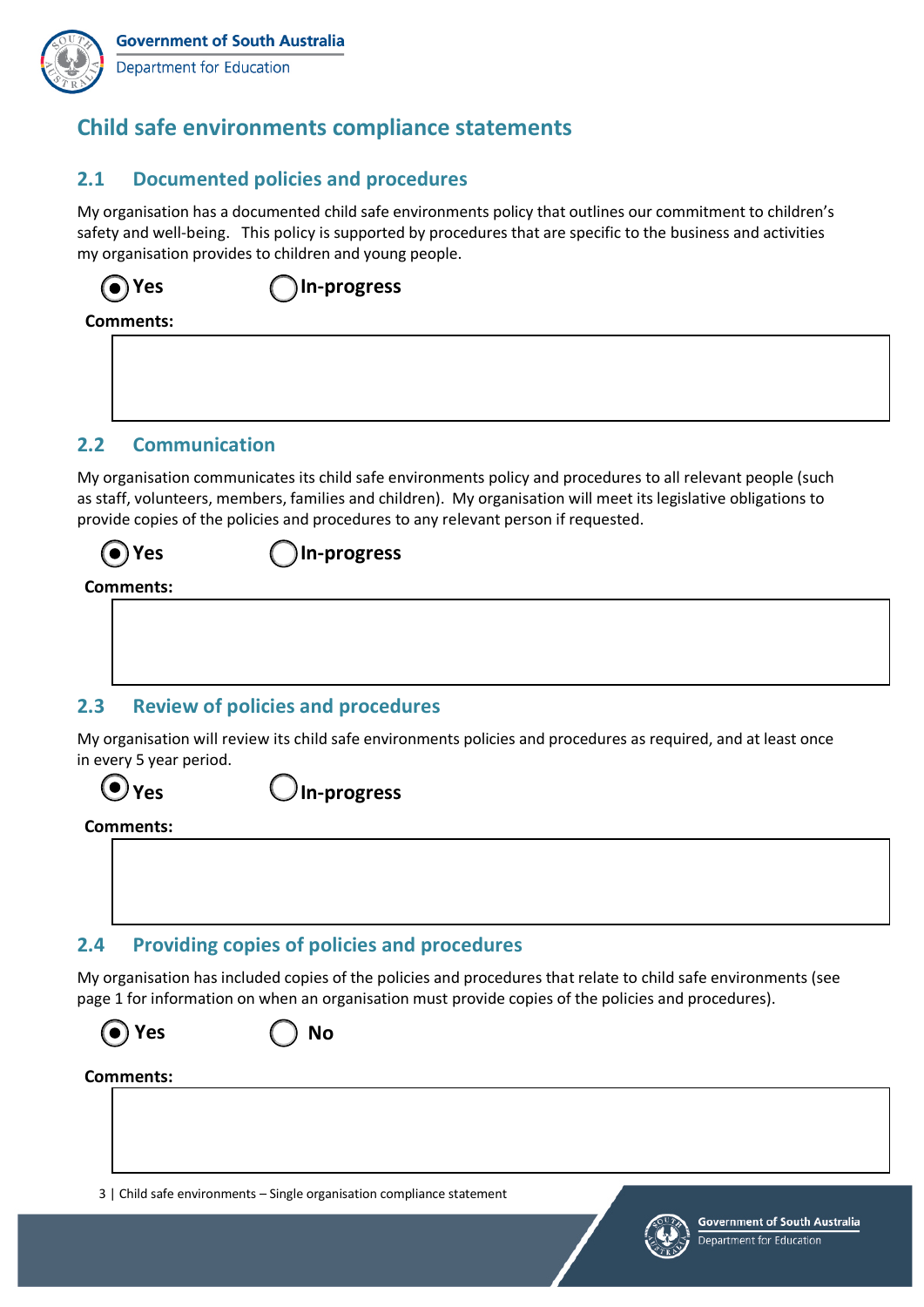### **2.5 Risk management**

My organisation has a documented risk management plan that identifies, assesses and takes steps to minimise and prevent risk of harm to children because of the action or inaction of a person involved in the organisation (including an employee, volunteer or another child).

(a) Yes  $\bigcup$  In-progress **Comments:** 

#### **2.6 Code of conduct**

My organisation has a code (or codes) of conduct for adults and, where applicable, children that sets out expected standards of behaviour. This is supported by a procedure which outlines the steps we will take if someone breaches the code of conduct.

**Yes In-progress**

#### **Comments:**

#### **2.7 Children's participation**

My organisation actively encourages the participation and involvement of children and young people, where this is appropriate. This includes adopting a child rights-based approach to service delivery and empowering children to raise any matters that are concerning them.

# **O**Yes Un-progress

**Comments:** 



## **2.8 Reporting children at risk**

My organisation educates its staff and volunteers about their role and responsibilities to report and respond appropriately to children and young people who may be at risk. My organisation has a policy and/or procedure regarding the making of appropriate reports of suspicion that a child or young person may be at risk to the Department for Child Protection via the Child Abuse Report Line (13 14 78).



**Yes In-progress**

#### **Comments:**

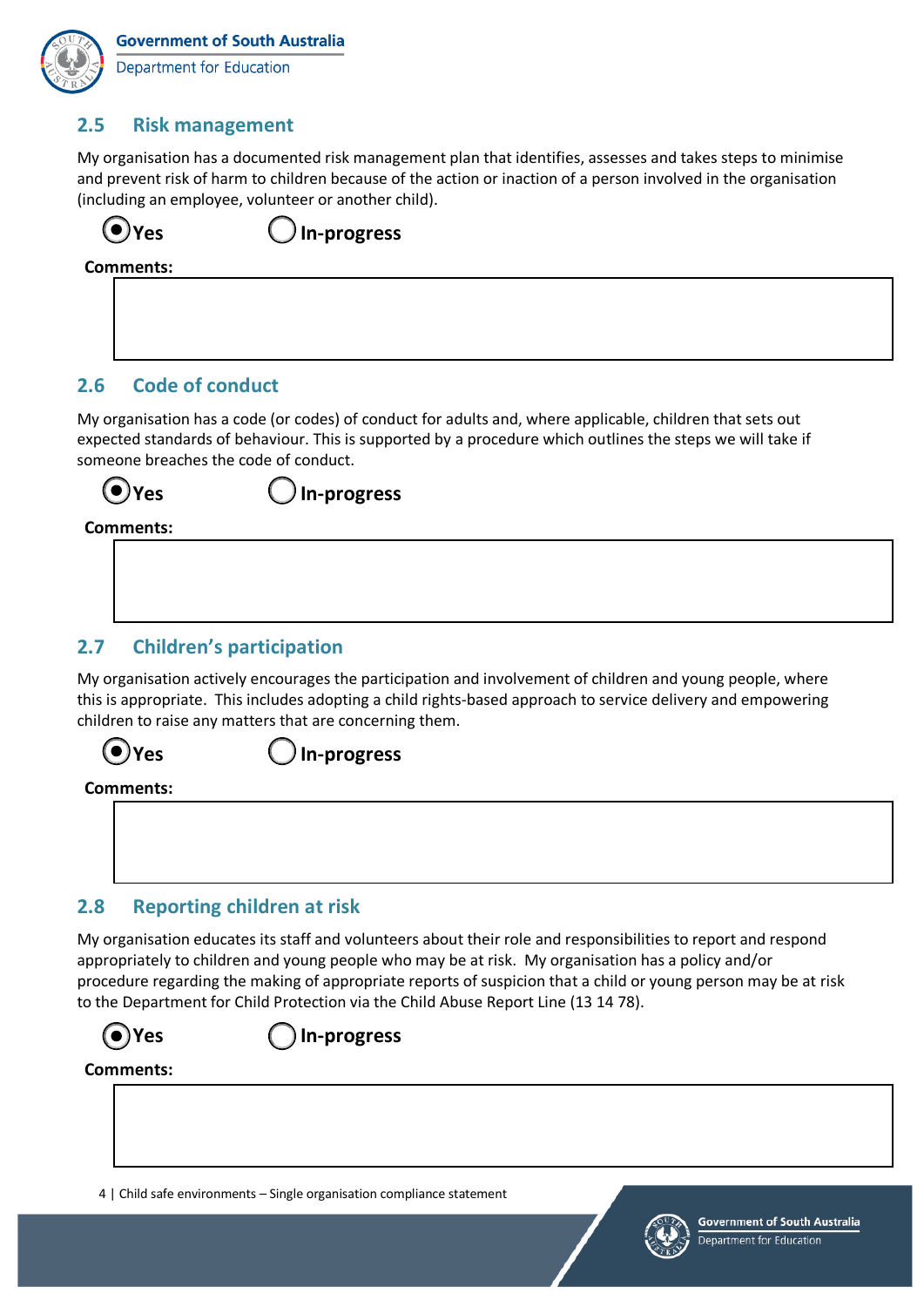**Department for Education** 

## **2.9 Support and supervision**

Staff and volunteers are actively supported and supervised by my organisation so that their performance is developed and enhanced to promote the establishment and maintenance of child safe environments.

**In-progress** 

**Comments:** 

#### **2.10 Training and development**

My organisation provides training and development opportunities for staff and volunteers to maintain their knowledge of child protection and child safe environments.

**Yes In-progress**

**Comments:** 

#### **2.11 Recruitment**

My organisation has a comprehensive procedure for recruiting suitable staff and volunteers to work with or around children.

**Yes In-progress**

**Comments:**

#### **2.12 Relevant history assessments**

My organisation ensures that a relevant history assessment is conducted for each employee, volunteer, contractor, subcontractor and agent who is, or will be, working with or in close proximity to children or their records in a prescribed position, as required by the *Children's Protection Act 1993*, to the extent that is remains operational (unless an exemption applies).



#### **Comments:**